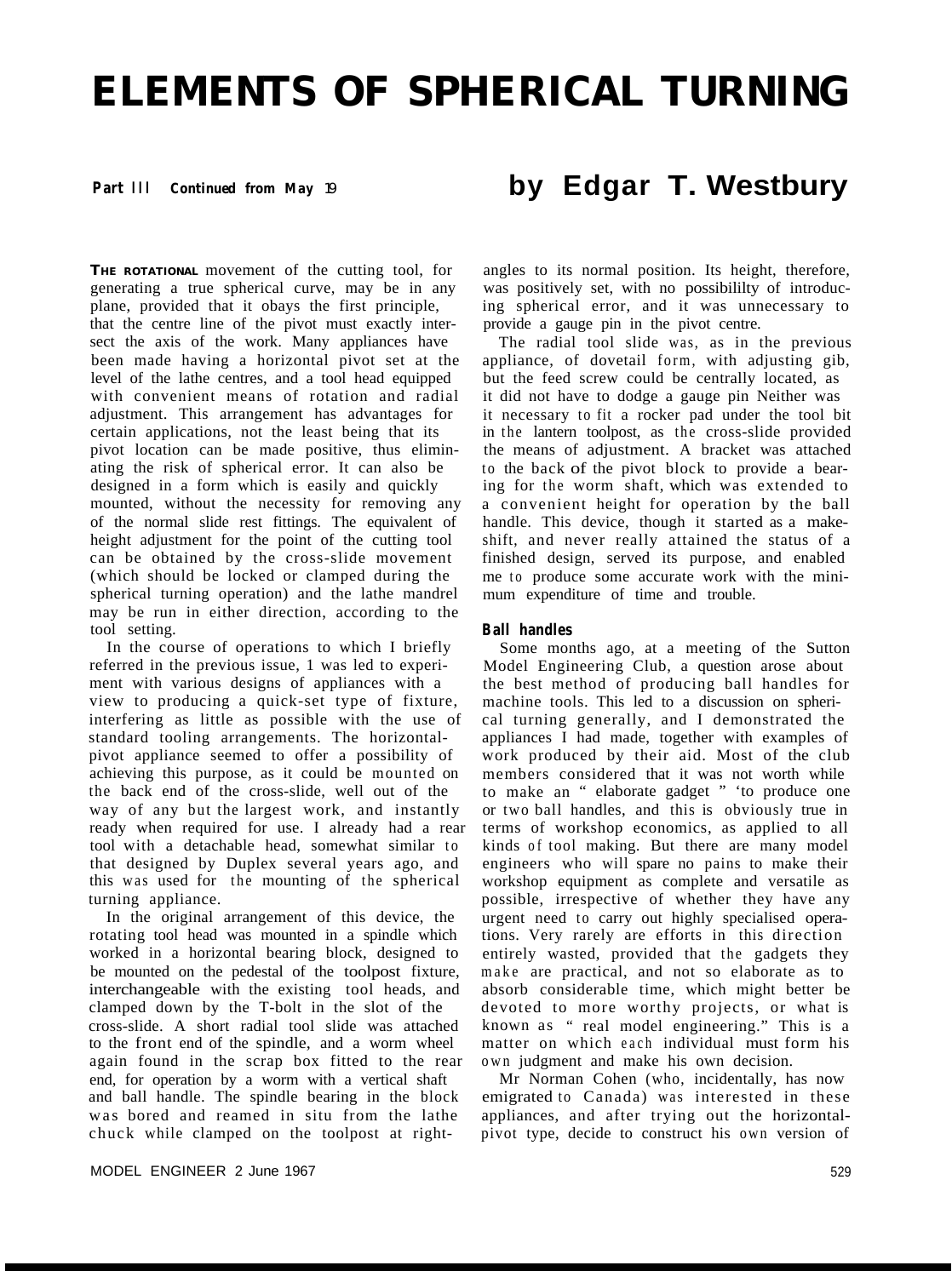it. This proved to be well suited to his requirements and he has made complete detail drawings of his design; which he has given me permission to reproduce. Not only is he a much better draughtsman than I am, but his appliance is much better made and finished than mine, so I have decided to illustrate it in preference to the original type, from which it differs in many minor details.

The general arrangement, next page, shows the complete appliance, and the location and assembly of the parts, to which the various members are allocated; to avoid confusion, therefore, the details are given only their part numbers and not further figure numbers. Part No. 1 is the pedestal, Which is essentially similar to that of the Duplex rear too1post, and if this already exists, can be utilised without the need for a specially made component. Cast iron is the most suitable material, but it could be made by brazing two pieces af mild steel bar together if preferred.

The underside of the base is first faced flat and true, and it is then reversed, either in the four-jaw Chuck or on the faceplate, with the square part set truly for turning the register spigot and drilling the vertical hole for the main T-bolt. This bolt, and the nut which holds the assembly down, is not shown in the drawings or photographs, but its purpose and location are obvious. Nothing more than the single bolt is really necessary for secure mounting, but a hole for a short bolt is provided in the base flange for further security, but more particularly to prevent the pedestal shifting if the main bolt is slackened for adjusting the head. Instead of two separate bolts, studs screwed at each end may be fitted to a T-strip to engage the slot of the cross-slide, as recommended for the previously described appliance. All finishing operations, such as scraping of the base or seating surfaces, which may affect the height af 'the pedestal should be completed before proceeding with other components.

### The bearing block

Duralumin is specified for the bearing block, part No. 2, but other materials such as cast iron or bronze are equally suitable. Steel can be used if a bronze bush is inserted to form the bearing. The base surface of the block is stepped to provide a square edge which fits against the machined side edge of the pedestal, to locate the block squarely 'to the lathe axis when fitted. The seating surface on the underside must therefore be machined by milling or shaping. An alternative method, which may 'be more convenient, is to face the underside of the block right across, at the same setting as the drilling and counterboring of the vertical hole, and attaching an aligning strip, or fitting a dowel in the top of the pedestal, to provide (positive square location. The drlling,

facing and counterboring to a close fit on the base spigot can then be carried out at one setting, with the block set up in the four-jaw chuck.

The block may now be mounted on the pedestal and secured by the T-bolt to the cross-slide, with its left-hand face set parallel with the lathe axis for centre-drilling, drilling and reaming the bore of the bearing. This is the critical operation which determines the spherical accuracy of the work produced by the appliance, therefore care should be taken to see that both the pedestal and the block are seated truly on the cross-slide, without any chance of grk or swarf being trapped between their surfaces; errors in height are difficult to correct afterwards. When drilling the block on the cross-slide, with tools held in the lathe chuck, there is a tendency for it to slew round under the applied end thrust, and this should be prevented by backing the work up by a drill pad held in the tailstock. Two or three stages of undersize drilling are recommended and if a reaming size drill is not available, a 31/64 in. drill may be used, followed by a D-bit, which can easily be made from silver steel rod. The end faces of the bearing should be maohined by mounting the block on a stub mandrel.

The rotating slide

Suitable materials bar the ratating slide member, part No. 3, are brass, bronze or cast iron. It is first machined flat and parallel on both sides by milling, shaping or facing methods; the edges and ends, though of no functional significance, may also be machined for the sake of neatness. The dovetail slot was produced by Mr Cohen with the aid of a vertical-spindle machine, but it could well be carried out by end milling in the lathe, with the work mounted on a vertical-slide. As shown, no provision was made for adjusting play in the slide, but this calls for meticulous fitting, and there is plenty of metal to allow of interposing a gib strip, with adjusting screws. The slideway should in this case be made 1/16 in. wider on one side (not symmetrically), and a strip of steel 1/16 in. by 1/4 in. fitted, as for the slide of the vertical-pivot appliance. For drilling and tapping the hole 7/16 in. fine thread, to attach the slide to its spindle, it may be mounted on the faceplate, so that positive squareness is ensured.

A piece of mild steel 5/8 in. X 7/8 in. X 2 in. long may be used for the radial tool slide, part No. 4, which is machined to dovetail section by the same cutter as that used for the slot of the former component. This is most conveniently done before stepping the top surface, but the 3/8 in. hole may be drilled to take a bolt for holding the part on the vertical-slide. It is set horizontally, with the under face outwards, and the top and bottom edges milled at one setting by adjusting the slide move-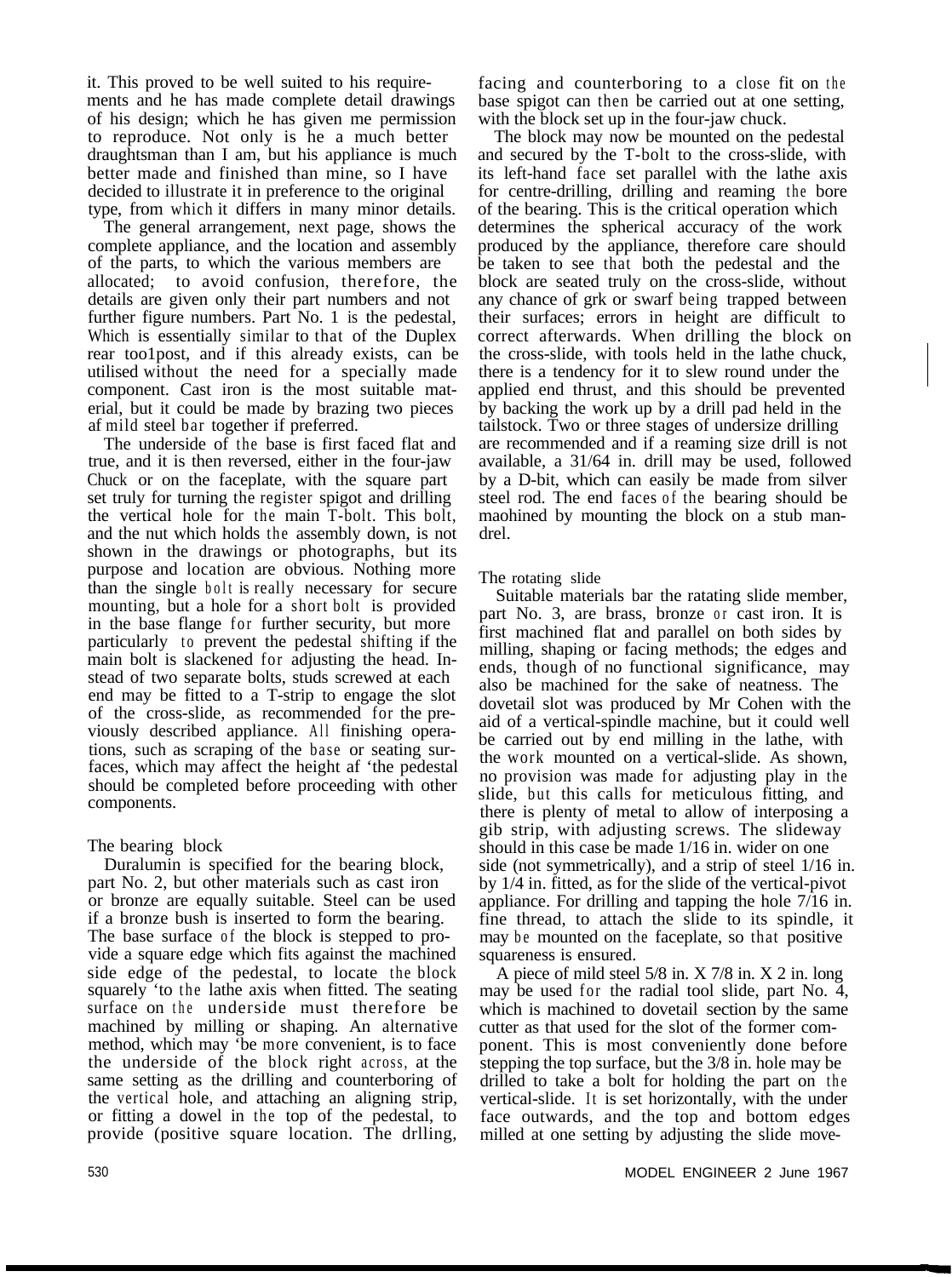